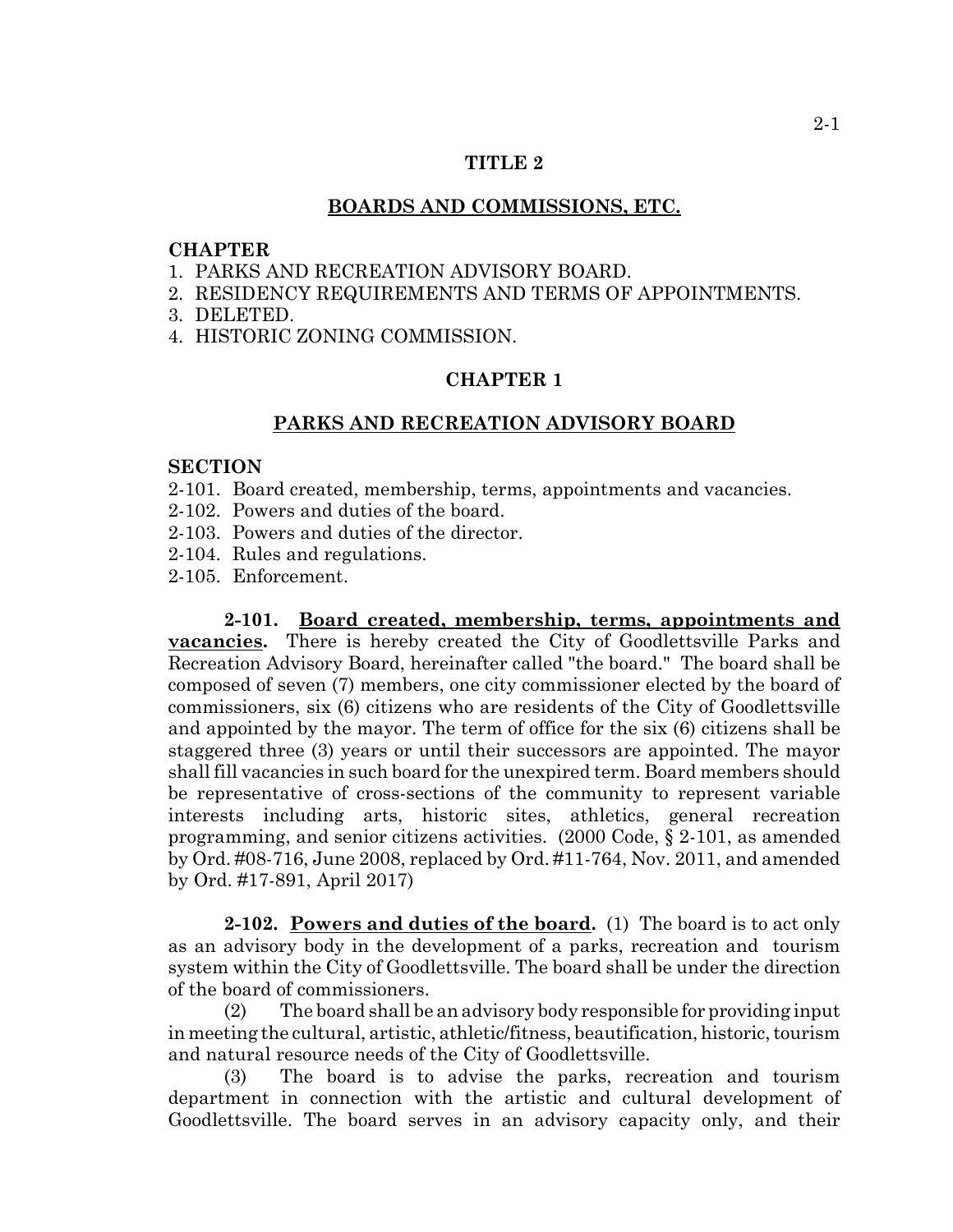recommendations may be taken by the director of parks and recreation, or modified in any manner, since the director of parks and recreation is the final departmental authority.

(4) This board shall also assist in determining the needs for the community so that an ongoing program may be maintained in accordance to any long range plans.

(5) Duties of officers: (a) Chairman. The chairman shall preside at all meetings of the board and shall call special meetings of the board. The chairman shall vote on all matters coming before the board.

(b) Vice chairman. The vice-chairman shall preside over any meeting in which the chairman is not present.

(c) Secretary. The director of parks and recreation or their designee shall act as secretary of the board. The secretary is responsible for preparing the agenda and minutes of all meetings.

(6) Appointment of chairman. The chairman and vice chairman shall be appointed annually by a majority vote of the board at its first quarter meeting.

(7) Board meetings. (a) The board will meet regularly on a bi-monthly basis. The board shall set the day and time.

(b) All regular and special called meetings of the board shall be open to the public.

(c) The director and appropriate staff will be present at all meetings of the board.

(d) Minutes of the board meetings will be available for review during regular business hours at Goodlettsville City Hall.

(8) Minutes. All proceedings of the board shall be in typed form and filed in a permanent book of record and open to the public for inspection at all reasonable and proper times.

(9) Quorum. A majority of the duly appointed board members shall constitute a quorum.

(10) Voting. The ayes and nays will be taken upon the passage of all board matters. All votes will be entered upon the minutes of the meeting. The act of a majority of members, at which a quorum is present, will be the official act of the board.

(11) The board may create committees to study certain subject matter when it deems it in the best interest of the board. Composition of such committees may include individuals who are not members of parks and recreation advisory board. (2000 Code, § 2-102, as replaced by Ord. #11-764, Nov. 2011, and amended by Ord. #14-823, Sept. 2014 Ord. #17-891, April 2017, and Ord. #20-965, Jan. 2020 *Ch4\_1-23-20*)

**2-103. Powers and duties of the director.** The director of parks and recreation shall be the chief administrative officer in charge of the management of public parks, playgrounds, community centers and other comprehensive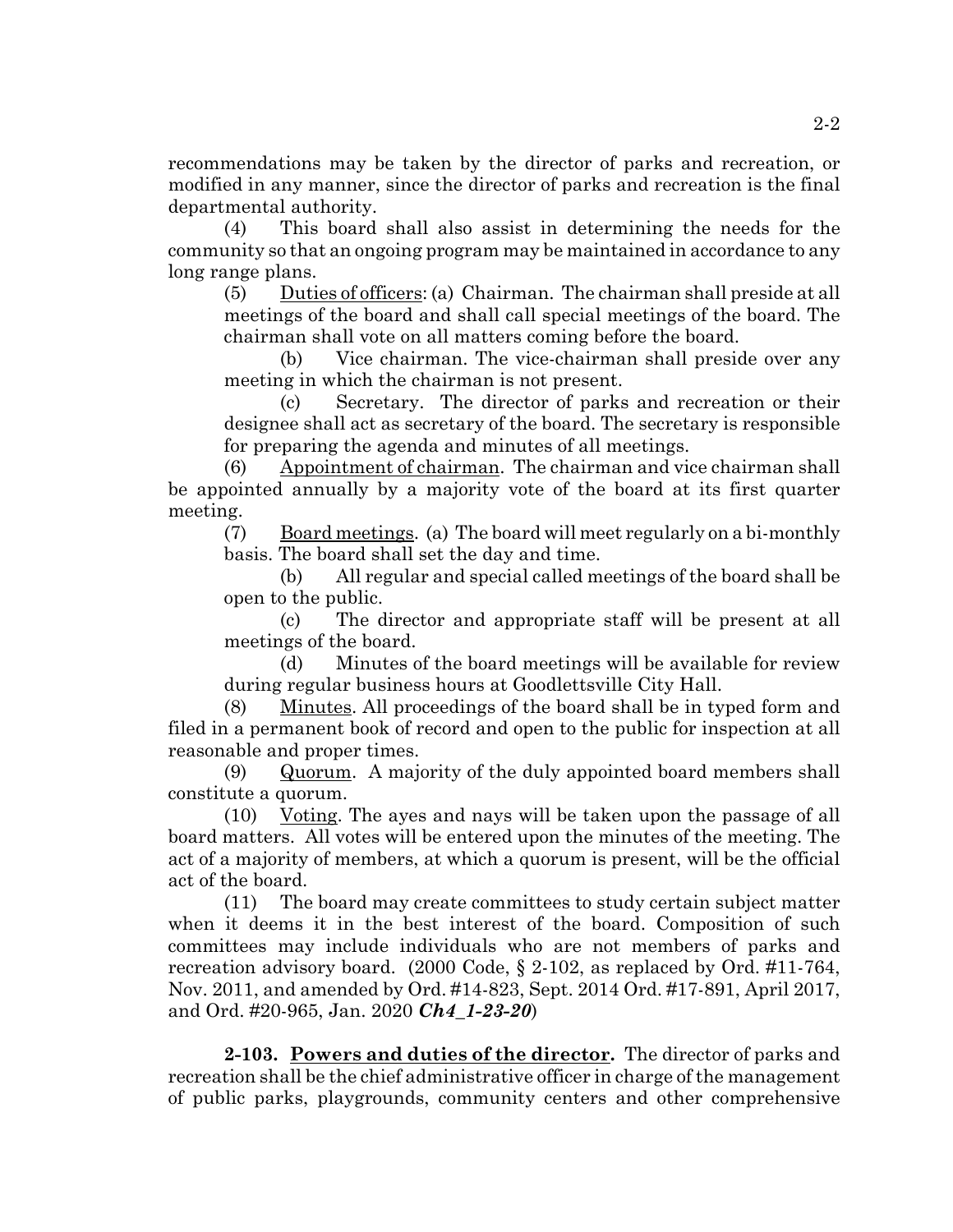recreational facilities and programs of the City of Goodlettsville. The director shall administer the policies set forth by the City of Goodlettsville Board of Commissioners. The director shall be appointed and under the direction of the city manager. (2000 Code, § 2-103, as replaced by Ord. #11-764, Nov. 2011, and amended by Ord. #17-891, April 2017)

**2-104. Rules and regulations.** (1) Definitions. For the purpose of this section the following terms, phrases, words and their derivations shall have the meaning given herein. When not inconsistent with the context, words used in the present tense include the future, words in the plural number include the singular number and words in the singular number include the plural number. The word "shall" is always mandatory and not merely directory.

(a) "City" is the City of Goodlettsville, Tennessee.

(b) "Director" is the director of parks and recreation of the City of Goodlettsville, the person immediately in charge of all park areas and its activities.

(c) "Park" is all city owned or operated parks, municipal centers, future swimming pools and other recreational areas.

(d) "Person" is any person, firm, partnership, association, corporation, company or organization of any kind.

(e) "Vehicle" is any wheeled conveyance, whether motor powered, animal drawn, or self-propelled. The term shall include any trailer in tow of any size, kind or description. Exception is made for baby carriages and vehicles in the service of the city park.

(2) Persons invited to use city parks; park hours. (a) All persons are invited to use city parks and their facilities who will comply with the terms of this section and such rules and regulations promulgated hereunder governing the use of city parks.

(b) All city parks and future parks will be open to use by the public and will have hours posted at their entrance.

(c) Tennis courts shall have the open hours posted at the entrance of the courts.

(e) Each recreation center complex shall have posted the open hours for its indoor and outdoor recreational facilities. No person or persons and/or vehicles will be allowed to be in the parks and recreation center complex after closed hours. Vehicles parked in the parks and recreation areas after the complex is closed shall be towed away at the owner's expense.

(3) Unlawful activities. It shall be unlawful relative to the following: (a) Buildings and other property. (i) Disfiguration and removal. Willfully mark, deface, disfigure, injure, tamper with or displace or remove any buildings, bridges, tables, benches, fireplaces, railways, paving or paving materials, water lines or other public utilities or parts or appurtenances thereof, signs, notices or place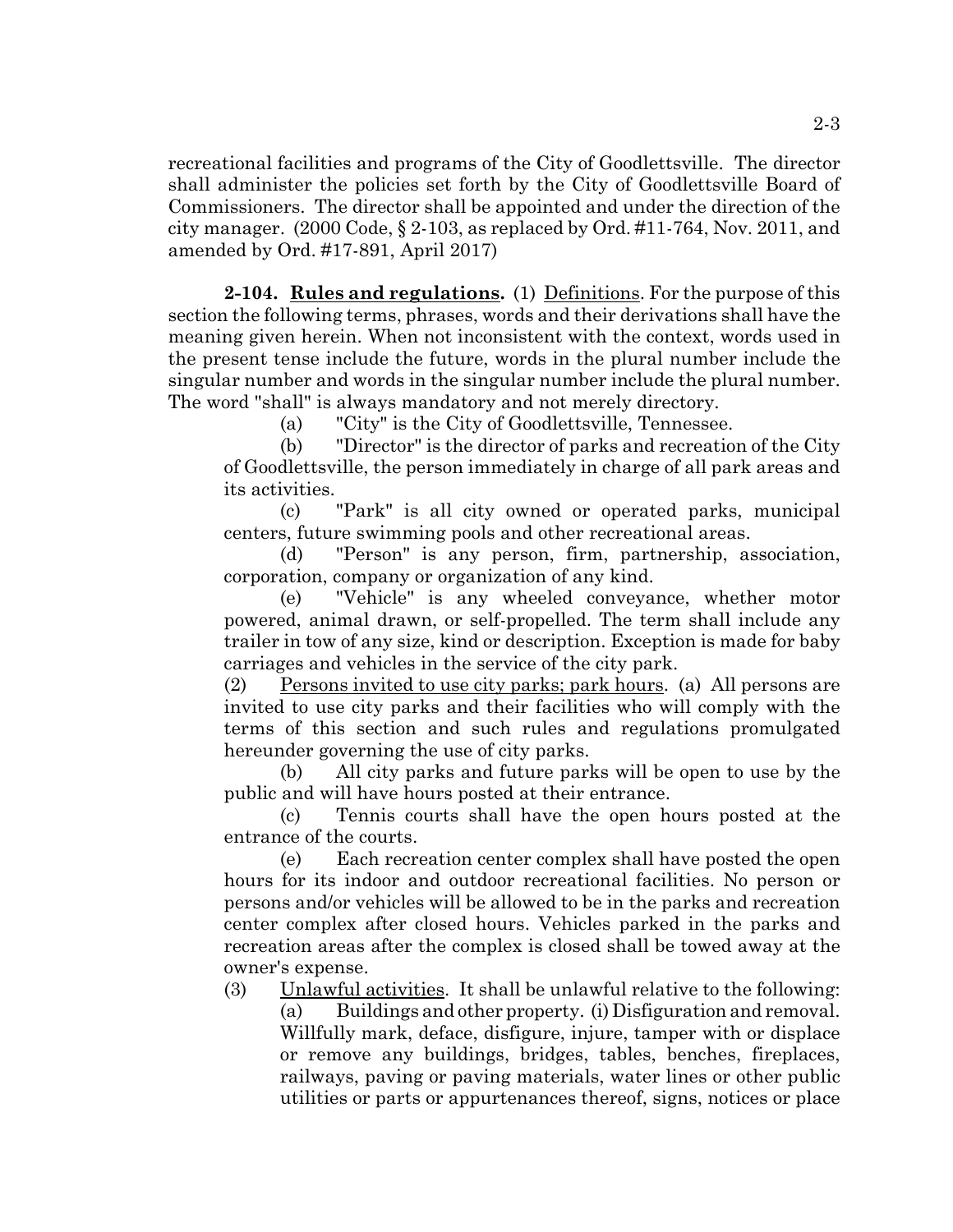cards, whether temporary or permanent, monuments, stakes, posts, or other structures or equipment, facilities or park property or appurtenances whatsoever, either real or personal.

(ii) Restrooms and washrooms. Failure to cooperate in maintaining restrooms and washrooms in a neat and sanitary condition.

(iii) Removal of natural resources. Dig or remove any soil, rock, stone, trees, shrubs or plants, down-timber or other wood or materials, or make any excavation by tool, equipment, blasting or other means or agency.

(iv) Erection of structures. Construct or erect any building or structure of whatever kind, whether permanent or temporary in character, or string any public service utility into, upon or across such lands, except upon special written permit issued hereunder. (b) Trees, shrubbery and lawns. (i) Injury and removal. Damage, cut, carve, transplant or remove any tree or plant or injure the bark, or pick the flowers or seeds, of any tree or plant. Nor shall any person attach any rope, wire or other contrivance to any tree or plant. A person shall not dig in or otherwise disturb grass areas, or in any other way injure or impair the natural beauty or usefulness of any area.

(ii) Climbing trees, etc. Climb any tree or walk, stand or sit upon monuments, vases, fountains, railing, fences, or gun carriages or upon other property not designated or customarily used for such purposes.

(iii) Equine activities. Except with written permission of the director during special events, it is unlawful for any individual to enter the park on horseback, horse drawn carriages, wagons, etc.

(c) Wild animals, birds, etc. (i) Hunting, molesting, etc. Hunt, molest, harm, frighten, kill, trap, chase, tease, shoot, or throw missiles at any animal, reptile or bird; nor shall they remove or have in their possession the young of any wild animal, or the eggs or nest, or young of any reptile or bird; nor shall they collect, remove, have in their possession, give away, sell or offer to sell, or buy or offer to buy, or accept as a gift any specimen alive or dead of any of the group of tree snails. Exception to the foregoing is made in that snakes known to be deadly, poisonous, such as rattle snakes, moccasins, copperheads, or other deadly reptile may be killed on sight.

(ii) Feeding. Give or offer, or attempt to give to any animal or bird any tobacco, alcohol or other known noxious substances.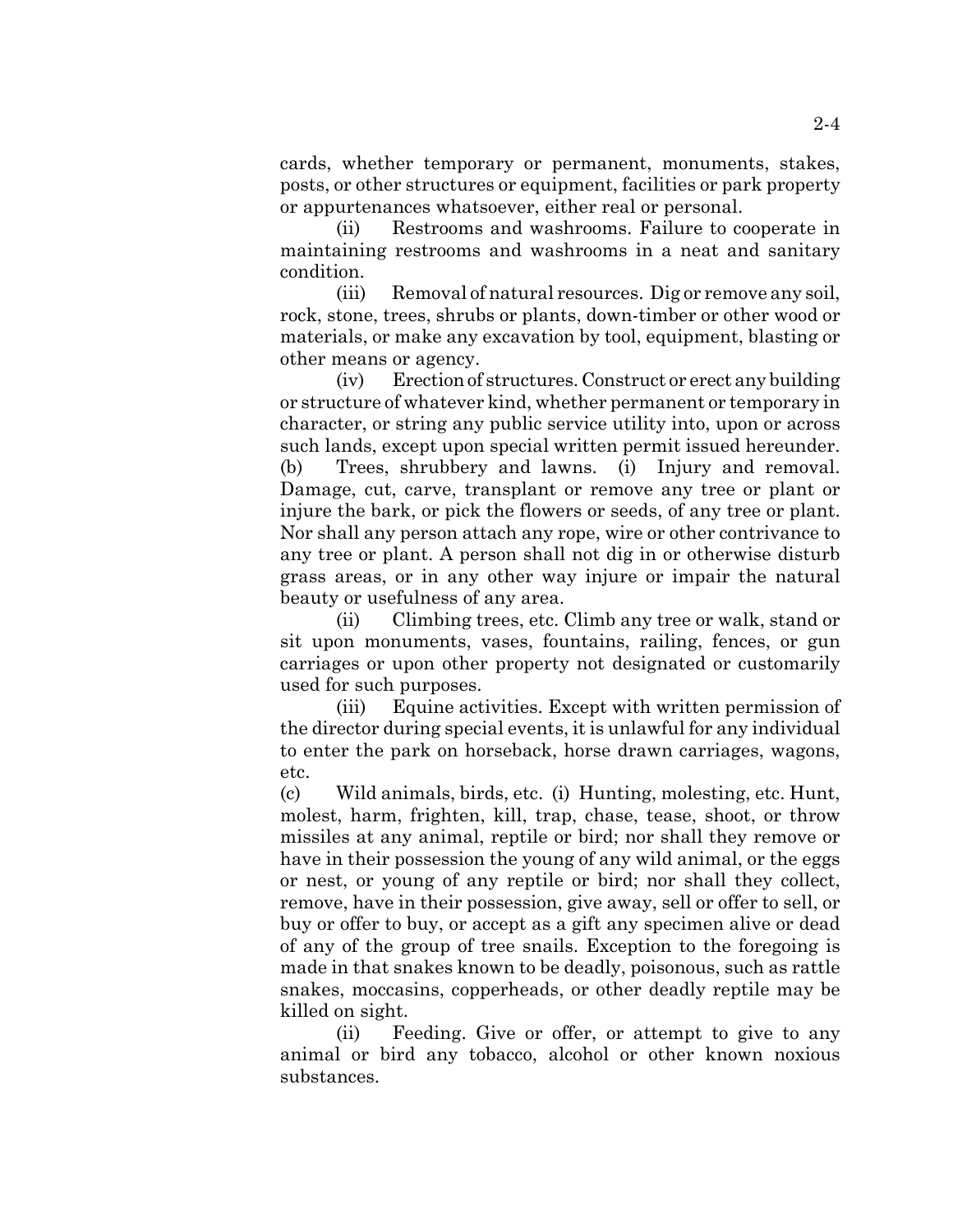(d) Sanitation. (i) Pollution of waters. Throw, discharge or otherwise place or cause to be placed in the waters of any fountain, pond or lake, stream bay or other body of water in or adjacent to any park or any tributary, stream, storm sewer, or drain flowing into such waters any substance, matter or thing, liquid or solid, which or may result in the pollution of said waters.

(ii) Refuse and trash. Have brought in or shall dump, deposit or leave any bottles, broken glass, ashes, paper, boxes, cans, dirt, rubbish, waste, garbage, or refuse or other trash. No such refuse or trash shall be placed in any waters contiguous to any park, or left anywhere on the grounds thereof, but shall be placed in the proper receptacles where these are provided; where receptacles are not so provided, all such rubbish or waste shall be carried away from the park by the persons responsible for its presence, and properly disposed of elsewhere.

(e) Traffic. (i) State motor vehicle laws and city traffic ordinances apply. Fail to comply with all applicable provisions of the state motor vehicle traffic laws and the traffic ordinances of the City of Goodlettsville in regard to equipment and operation of vehicles together with such regulations as contained in this chapter and other ordinances.

(ii) Obey personnel, enforcement of traffic regulations. Fail to obey all traffic officers and park employees, such persons being hereby authorized and instructed to direct traffic whenever needed and wherever needed in the parks and on the highways, streets or roads immediately adjacent thereto in accordance with the provisions of these regulations and such supplementary regulations as may be issued subsequently by the director.

(iii) Obey traffic signs. Failure to observe carefully all traffic signs indicating speed, direction, caution, stopping or parking and all others posted for proper control and to safeguard life and property.

(iv) Speed of vehicles. Ride or drive a vehicle at a rate of speed exceeding fifteen (15) miles an hour, except upon such roads as the director may designate, by posted signs, for speedier travel.

(v) Operation confined to specific areas. Drive any vehicle on any area except the paved or graveled park roads or parking areas as may on occasion be specifically designated as temporary parking areas by a park attendant.

(f) Parking. (i) Designated areas. Vehicles shall park in designated areas.

(ii) Full parking. Full-park on the road or driveway at any time.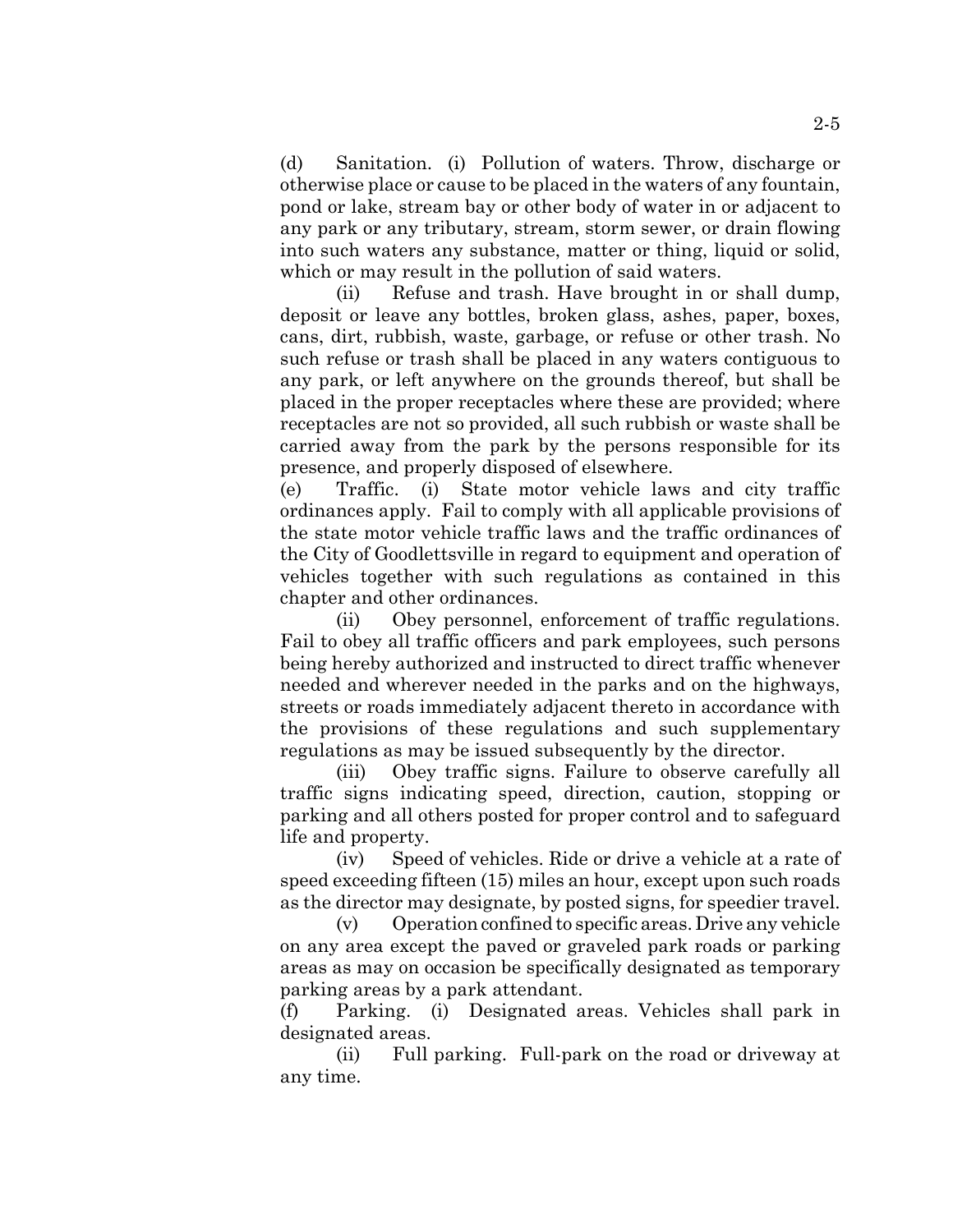(iii) Immovable vehicles. Leave any vehicle anywhere in the park with one (1) or more wheels chained, or motor set in gear and doors locked, or in any manner fixed or arranged so that such vehicle cannot be readily moved by hand.

(iv) Night parking. Leave a vehicle standing or parked at night without lights clearly visible for at least one hundred feet (100') from both front and rear on any driveway or road area except legally established parking areas.

(v) Double parking. Double-park any vehicle on any road or parkway unless directed by a park official.

(vi) Muffler required. Fail to use muffler adequate to deaden the sound of the engine in a motor vehicle.

(vii) Abandonment. Leave a vehicle within the boundaries of the park after park hours unless such vehicle be disabled and is reported by the driver to the director or police department. Any vehicle remaining in said park after closing hours, will be towed away and stored at the expense of the owner.

(viii) Loitering. No person shall be permitted to continuously sit longer than sixty (60) minutes within a vehicle, parked within any park.

(g) Bicycles and motorcycles. (i) Confined to roads. Ride a bicycle or motorcycle on other than a paved vehicular road or designated areas by the director. No bicycle or motorcycle shall be permitted on trails, or in spectator, bleacher, practice or game areas.

(ii) Operation generally. Ride a bicycle or motorcycle other than on the right-hand side of the road paving as close as conditions permit, and bicycles and motorcycles shall be kept in single file when two (2) or more are operating as a group. Bicyclists and motorcyclists shall, at all times, operate their machines with reasonable regard to the safety of others, signal all turns, pass to the right of any vehicle that are overtaking and pass to the right of any vehicle that may be meeting. No motorcycles shall be operated in the park unless equipped with a properly functioning muffler adequate to suppress motor noise to a comfortable level of sound.

(iii) Rider prohibited. Ride any other person on a bicycle.

(iv) Designated racks. Leave a bicycle in a place other than a bicycle rack when such is provided and there is a space available.

(v) Immobile. Leave a bicycle or motorcycle lying on the ground or pavement, or set against trees, or in any place or position where other persons may trip over or be injured by them.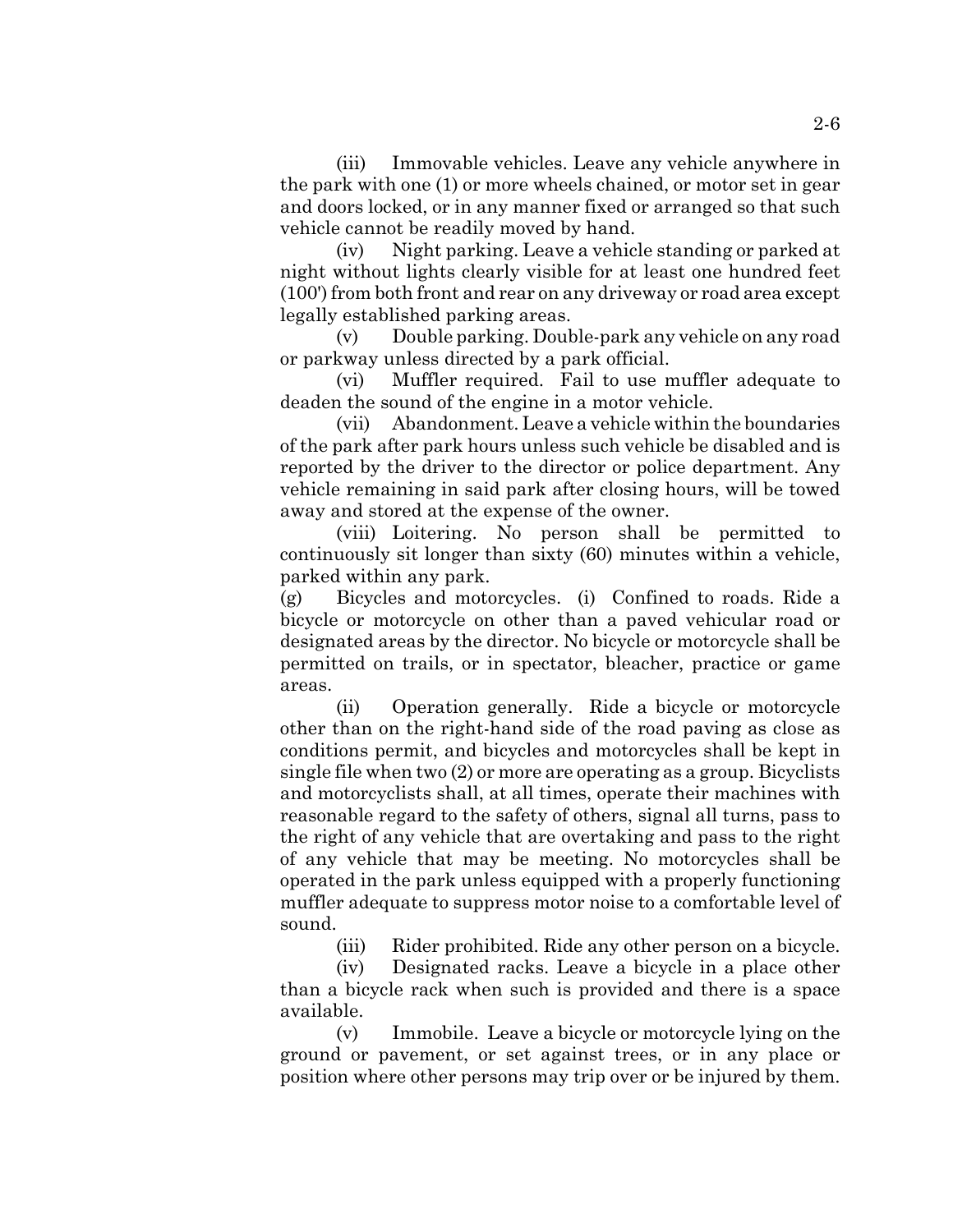(h) Recreational activities. (I) Swimming, etc. Swim, bathe, or wade in any water or waterways in or adjacent to such park, except at swimming pool.

(ii) Hunting and firearms. Hunt, trap or pursue wildlife at any time. No person shall use, carry or possess firearms of any description or air rifles, spring guns, bow-and-arrows, slings or any other form of weapon potentially dangerous to wildlife and human safety, or any kind of trapping device. Nor shall any person shoot into park areas from beyond park boundaries.

(i) Picnic areas. (i) Generally. Picnic or lunch in a place other than those designated for that purpose. Attendants shall have the authority to assign activities in such areas when necessary to prevent congestion and to secure the maximum use for the comfort and convenience of all. Visitors shall comply with any directions given to achieve this end.

(ii) Availability. Violate the regulation that use of the individual fireplaces together with tables and benches follows generally the rule of "first come, first serve" unless otherwise reserved.

(iii) Use of any portion of the picnic areas or any of the buildings or structures therein for the purpose of holding picnics to the exclusion of other persons, nor shall any person use such area and facilities for an unreasonable amount of time if the facilities are crowded.

(iv) Duty of picnicker. Leave a picnic area before the fire is completely extinguished and before all trash in the nature of boxes, papers, cans, bottles, garbage and other refuse is placed in the disposable receptacles where provided. If no such receptacles are available, then refuse and trash shall be carried away from the park area by the picnicker to be properly disposed of elsewhere.

(j) Camping. Except where specifically set out by below, to set up tents, shacks or any other temporary shelter for the purpose of overnight camping, nor shall any person leave in a park after closing for such purpose, such as house trailer, camp trailer, camp wagon or the like. Overnight special event is permissible by special permit of the director.

(k) Games. Take part in or abet playing of any games involving thrown or otherwise propelled objects such as balls, stones, arrows, javelins or model airplanes except in areas set apart for such forms of recreation. The playing of rough or comparatively dangerous games such as baseball is prohibited except on the fields and courts or areas provided therefore.

(4) Certain behavior declared unlawful. (a) Intoxicating beverages.

(i) It shall be prohibited to bring controlled substances and/or alcoholic beverages at any time in any park with the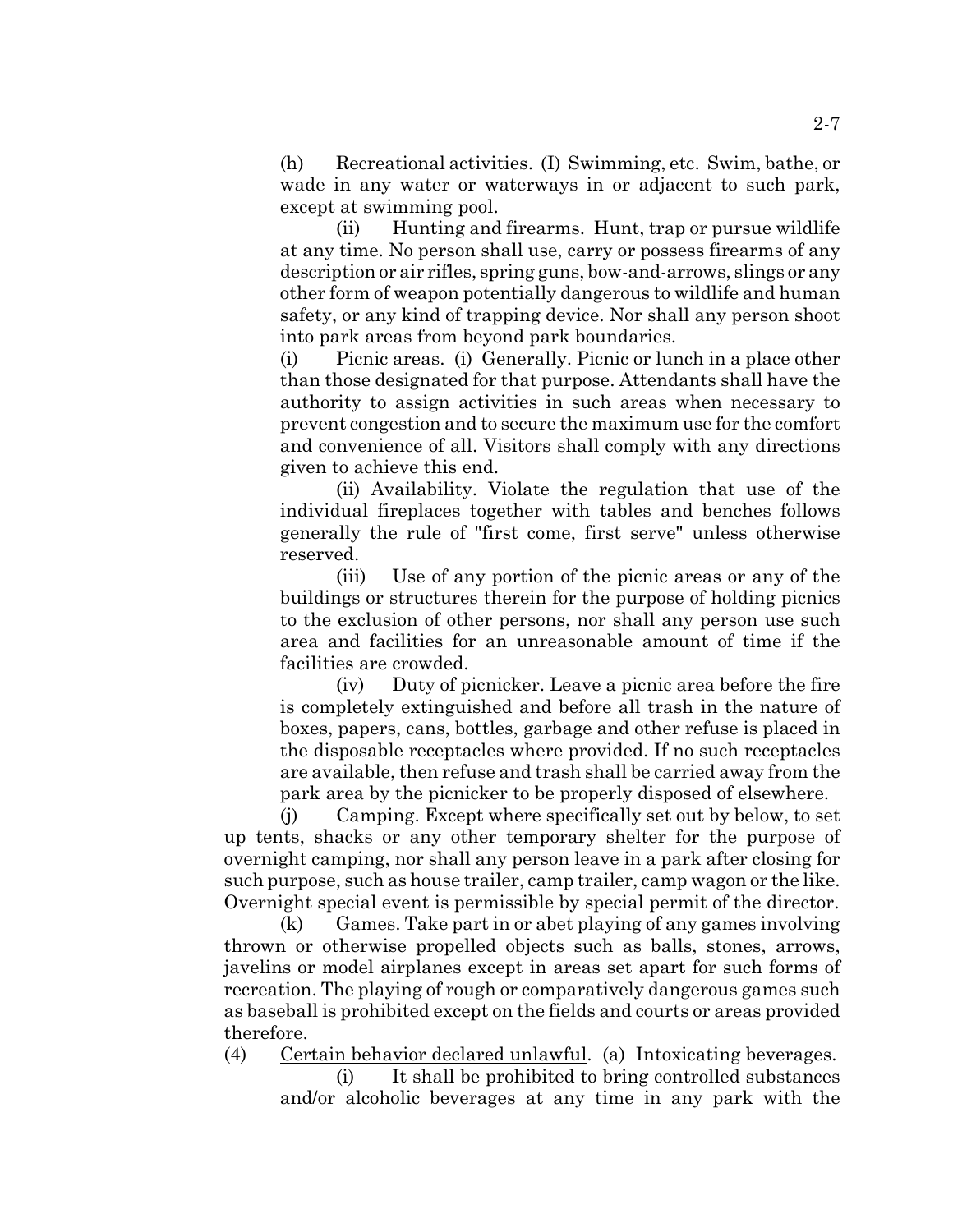exception of private permitted special events at the Delmas Long Community Center.

(ii) It shall be prohibited for anyone to enter or be within any park while under the influence of controlled substances and/or intoxicating beverages.

(b) Fireworks and explosives. Bring, or have in their possession, or set off or otherwise cause to explode or discharge or burn any firecrackers, torpedo, rocket or other fireworks or explosives of inflammable material, or discharge them or throw them into any such area from land or highway adjacent thereto. This prohibition includes any substance; compound mixture or articles that in conjunction with any other substance or compound would be dangerous from any of the foregoing standpoints. An exception is made regarding special events such as Fourth of July celebrations, etc.

(c) Weapons. All firearms are prohibited within the boundaries of any park, playground, civic center, or other building facility, area or owned, used or operated by the City of Goodlettsville in accordance to Tennessee Code Annotated, § 39-17-1311.

(d) Piloted aircraft. Enter into any park with a pilot navigated aircraft. An exception maybe granted by park staff in regards to special events and/or emergency situations.

(e) Domestic animals. Domestic animals are prohibited from being on trails, or in spectator, bleacher, practice or game areas nothing herein shall be construed as permitting the running of dogs at large. All dogs in those areas where such animals are permitted shall be restrained at all times on adequate leashes not greater than five feet (5') in length. Any pet found at large may be seized and impounded by the city.

(f) Reservation of facilities. Occupy any seat or bench, or enter into or loiter or remain in any pavilion or other park structure or section.

(g) Restrooms. Enter into any structure or section that is designated and reserved for the use of the opposite sex. Exception is made for children less than six (6) years of age.

(h) Dress. Appear at any place other than in proper clothing.

(i) Fires. Build or attempt to build a fire except in such areas and under such regulations as may be designated by the director or their designee. No person shall drop, throw or otherwise scatter lighted matches, burning cigarettes or cigars, tobacco paper or other inflammable material within any park area or on any highway, road or street abutting or contiguous thereto.

(j) Alms. Solicit alms or contributions for any purpose, whether public or private.

(k) Closed areas. Enter an area posted as "Closed to the Public," nor shall any person use or abet the use of any area in violation of posted notices.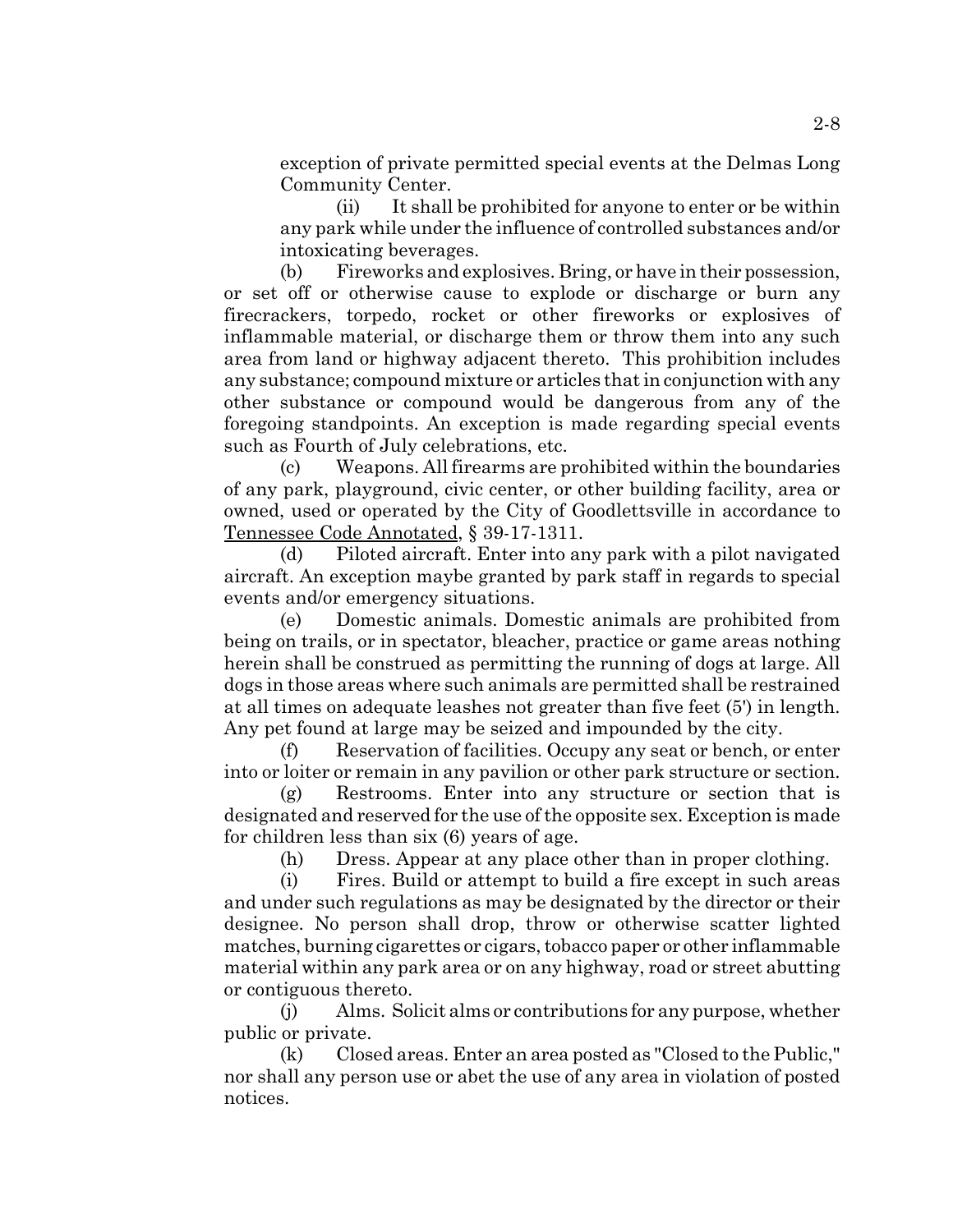(l) Games of chance. Gamble or participate in or abet in any game of chance.

(m) Going onto ice. Go onto ice on any water in or adjacent to any park.

(n) Loitering and boisterousness. Sleep or protractedly lounge on the seats or benches, or other areas, or in parked motor vehicles, or engage in loud, boisterous, threatening, abusive, insulting or indecent language or engage in any disorderly conduct or behavior tending to be a breach to the public peace.

(o) Interference with permittees. Disturb or interfere unreasonably with any person or party occupying any area or participating in any activity under the authority of a permit.

(p) Skateboards. Skateboarding and skating is permitted except in spectator or bleacher areas during games and or practices and at picnic shelters and other places where patrons gather.

(q) Smoking of tobacco products. Smoking of any tobacco product within the confines of any indoor recreation facility or within fifty feet (50') within spectator seating of any outdoor recreation facility shall be prohibited.

(5) Merchandising, advertising and signs. (a) Vending and peddling. Expose to offer for sale any article or thing, nor shall they station or place any stand, cart or vehicle for the transportation, sale or display of any such article or thing. Exception is here made to regularly licensed concessionaire acting by and under the authority and regulation of the director or their designee, and those conducting activities under a permit where such permit permits the sale of articles or things. Vendors utilized during special events shall be responsible for procuring all necessary permits.

(b) Advertising. Announce, advertise or call the public attention in any way to any article or service for sale or hire.

(c) Signs. Paste, glue, tack or otherwise post any sign, placard, advertisement or inscription whatever, nor shall any person erect or cause to be erected any sign whatever on any public lands or highways or roads adjacent to a city park without permit from the director. Organizations conducting seasonal programs by agreement on park owned or managed property may by permit erect signage for the purpose of program sponsorship during the time of use that the particular park facility.

(6) Park operating policy. (a) Closed areas. Any section of a city park may be declared closed to the public by the director at any time and for any interval of time, either temporarily or at regular and stated intervals (daily or otherwise) and either entirely or merely to certain uses as the director shall find reasonably necessary.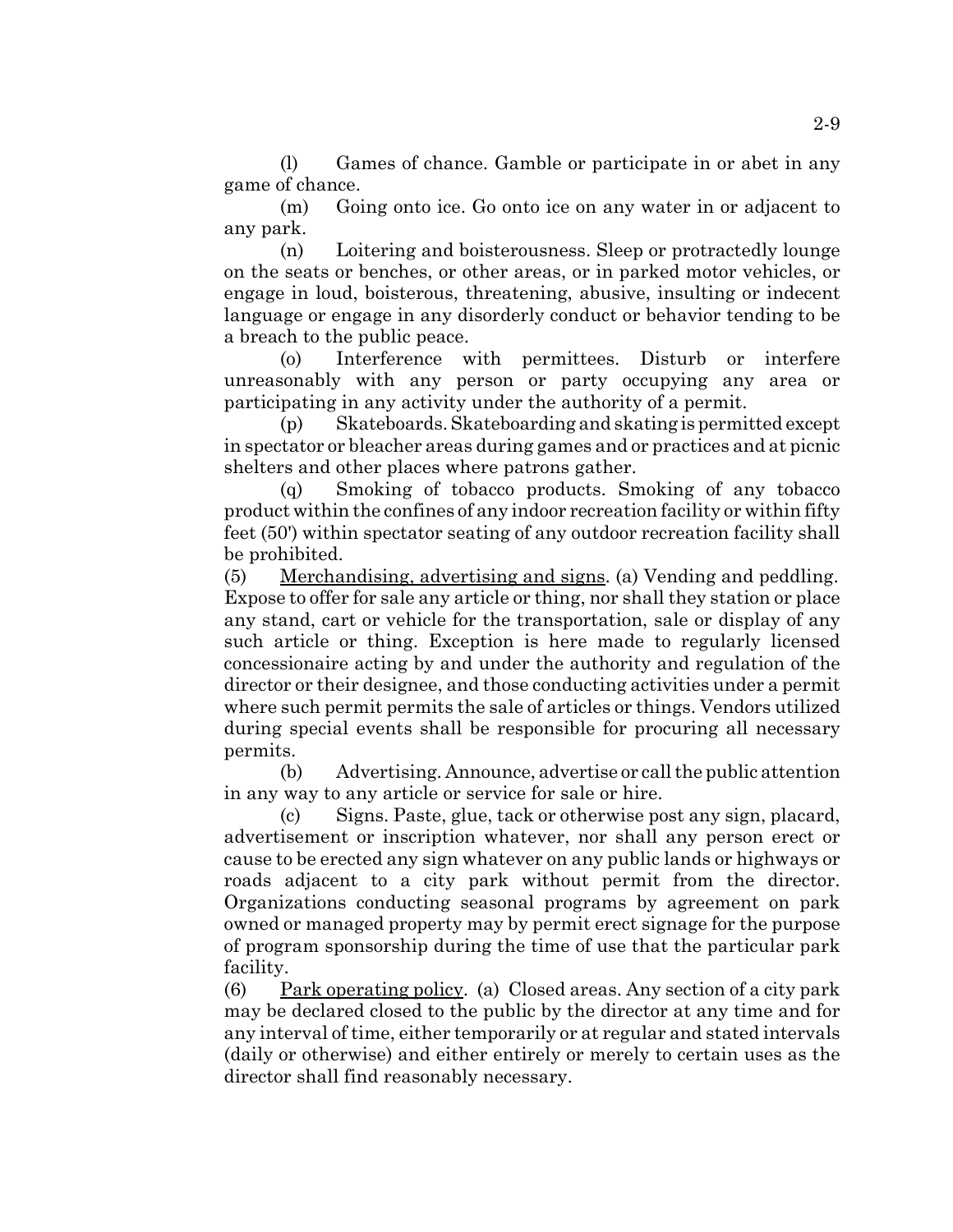(b) Lost and found articles. The finding of lost articles by park attendants shall be reported to the director who shall make every reasonable effort to locate the owners. The director shall make every reasonable effort to find articles reported as lost.

(c) Permit. A permit shall be obtained from the director before participating in the following park activities: Overnight camping by organized groups under the sponsorship of youth development agencies; sale of articles or things by a permittee for a charitable purpose.

(7) Additional rules and regulations. The director shall have the authority to promulgate such rules and regulations as may be necessary to carry out the provisions of this chapter and to assure an impartial, fair and safe use and enjoyment of city parks by those persons lawfully using the parks. The director shall have the authority to schedule the use of all parks and recreation facilities under this chapter. Regulations pertaining to specific activities shall be displayed in a prominent and public location at the point of the activity controlled. Rules and regulations adopted in accordance to this chapter shall have the same force and effect as if copied herein verbatim. (2000 Code, § 2-104, as replaced by Ord. #11-764, Nov. 2011, and amended by Ord. #15-832, Feb. 2015, #15-845, Aug. 2015, Ord. #17-891, April 2017, and Ord. #19-949, Aug. 2019 *Ch4\_1-23-20*)

**2-105. Enforcement**. (1) Officials. The director, designated department staff and police officers shall, in connection with their duties imposed by law, diligently enforce the provisions of this chapter.

(2) Ejectment. The director, designated department staff and police officers shall have the authority to eject from the parks any person whose action is in violation of this chapter.

(3) Citations. The director, designated department staff and police officers shall in connection with their duties impose citations to person or persons in violation of this chapter if such violation calls for a citation.(2000 Code, § 2-105, as replaced by Ord. #11-764, Nov. 2011)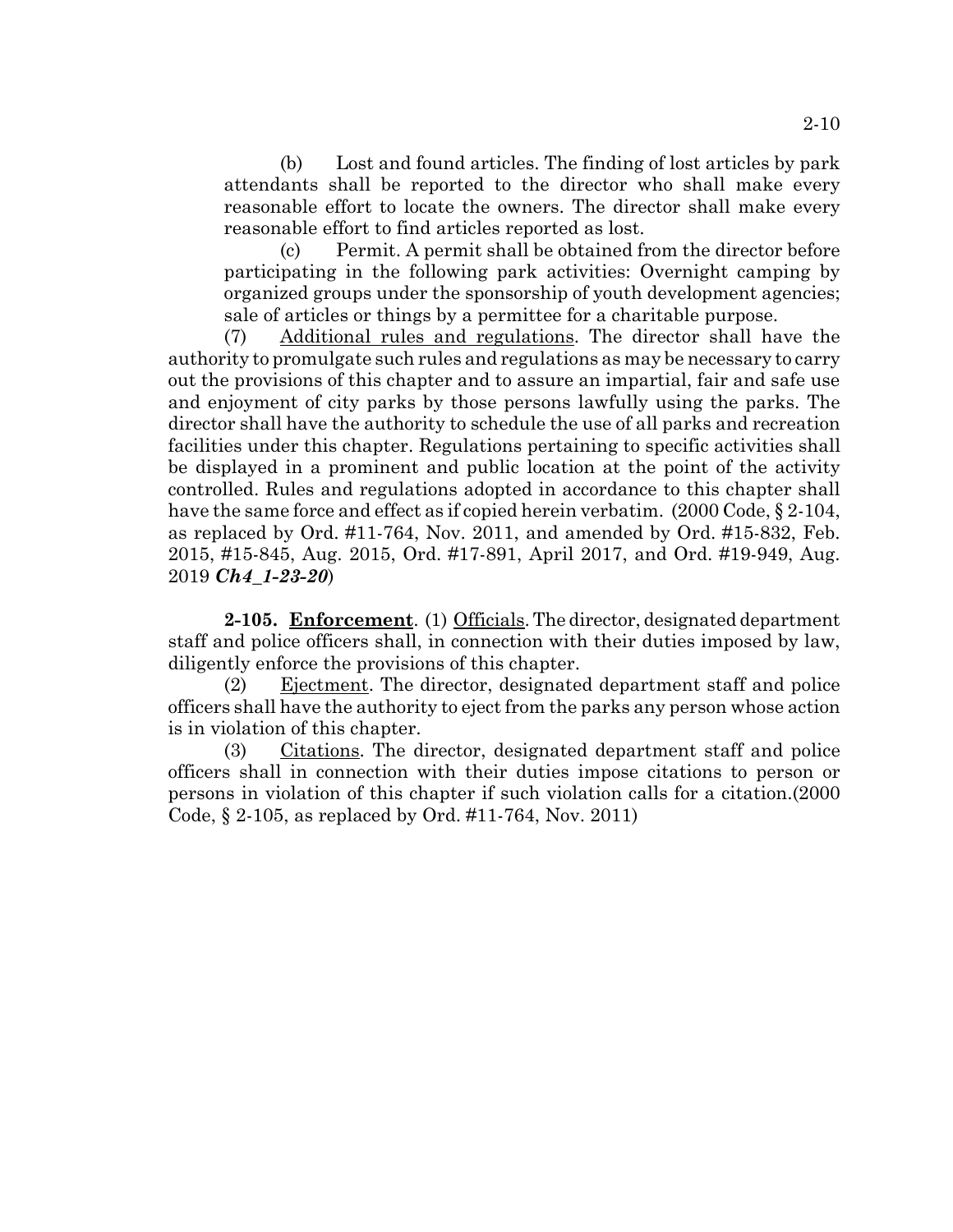### **CHAPTER 2**

## **RESIDENCY REQUIREMENTS AND TERMS OF APPOINTMENTS**

#### **SECTION**

2-201. Requirements. 2-202. Exemption.

**2-201. Requirements**. Appointees and re-appointees must live in the corporate limits of the city unless federal or state law requires otherwise or are members of the visitors and tourism board and must remain current on the payment of all taxes owed the city. (Ord. #10-739, April 2010, as replaced by Ord. #12-768, Jan. 2012, and Ord. #17-892, April 2017)

**2-202. Exemption**. Section 2-201 above shall not apply to the City of Goodlettsville Board of Commissioners or city employee committees formed and working in accordance with their job responsibilities and duties. (Ord. #06-691, Jan. 2007)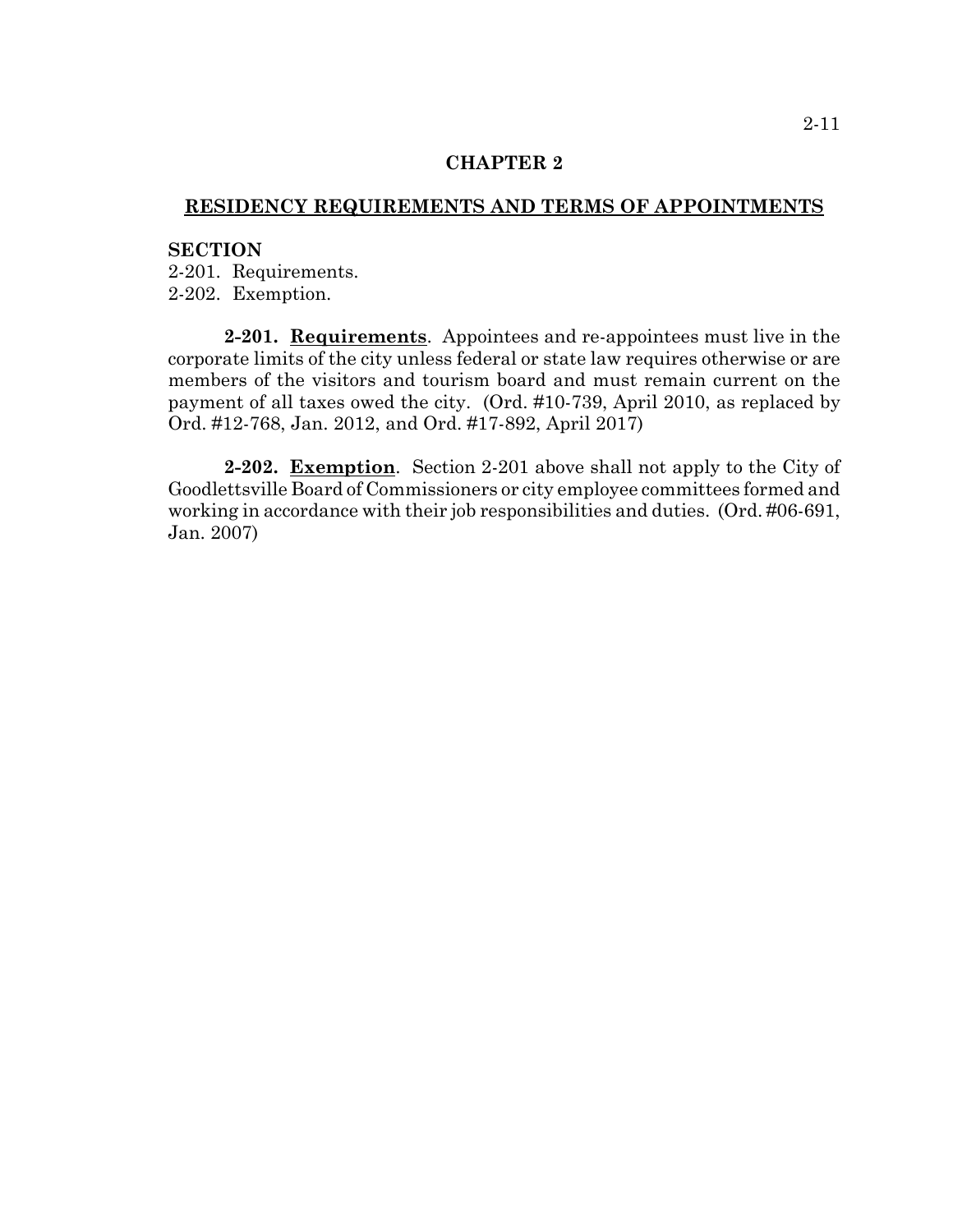# **CHAPTER 3**

# **VISITORS AND TOURISM BOARD**

(this chapter was deleted by Ord. #19-950, Sept. 2019 *Ch4\_1-23-20*)